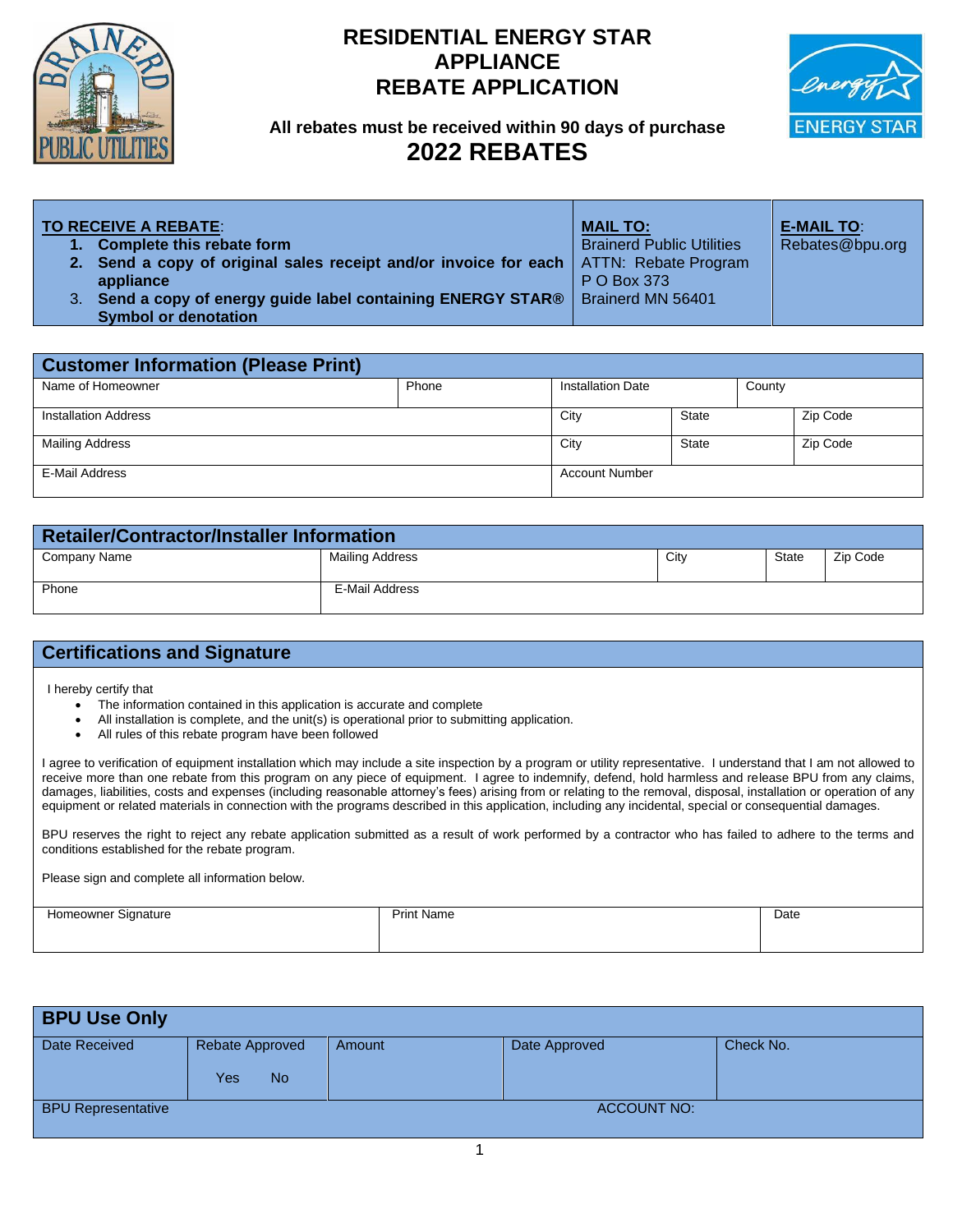## **APPLIANCES THAT QUALIFY FOR REBATES**

| ELECTRIC CLOTHES DRYER (must be ENERGY STAR® certified)                                 |                                           | <b>REBATE: \$35/unit</b>                                         |
|-----------------------------------------------------------------------------------------|-------------------------------------------|------------------------------------------------------------------|
|                                                                                         |                                           |                                                                  |
|                                                                                         |                                           |                                                                  |
| Type (circle one of each):                                                              |                                           |                                                                  |
| Compact OR Standard Vented OR Ventless                                                  |                                           |                                                                  |
|                                                                                         |                                           |                                                                  |
|                                                                                         |                                           |                                                                  |
| <b>CLOTHES WASHER (must be ENERGY STAR® certified)</b>                                  |                                           | <b>REBATE: \$35/unit</b>                                         |
|                                                                                         |                                           | <b>Building Type</b> (circle one): Single Family OR Multi Family |
| Type (circle one): Front Load OR Top Load Capacity (cubic feet): ______________________ |                                           |                                                                  |
| Drying Energy Source (circle one): Gas OR Electric OR Unknown                           |                                           |                                                                  |
|                                                                                         |                                           |                                                                  |
|                                                                                         |                                           |                                                                  |
| DEHUMIDIFIER (must be ENERGY STAR® certified AND UEF greater than 2)                    |                                           | <b>REBATE: \$20/unit</b>                                         |
|                                                                                         |                                           |                                                                  |
|                                                                                         |                                           |                                                                  |
| New Unit Energy Factor (UEF): __________________                                        |                                           |                                                                  |
|                                                                                         |                                           |                                                                  |
|                                                                                         |                                           |                                                                  |
|                                                                                         |                                           |                                                                  |
| DISHWASHER (must be ENERGY STAR® certified)                                             |                                           | <b>REBATE: \$35/unit</b>                                         |
|                                                                                         | Type (circle one): Compact OR Standard    |                                                                  |
|                                                                                         |                                           |                                                                  |
|                                                                                         |                                           |                                                                  |
| <b>FREEZER (must be ENERGY STAR® certified)</b>                                         |                                           | <b>REBATE: \$35/unit</b>                                         |
|                                                                                         | Defrost Type (circle one): Manual OR Auto |                                                                  |
| Freezer Type (circle one): Compact Chest OR Compact Upright OR Upright                  |                                           |                                                                  |
|                                                                                         |                                           |                                                                  |
|                                                                                         |                                           |                                                                  |